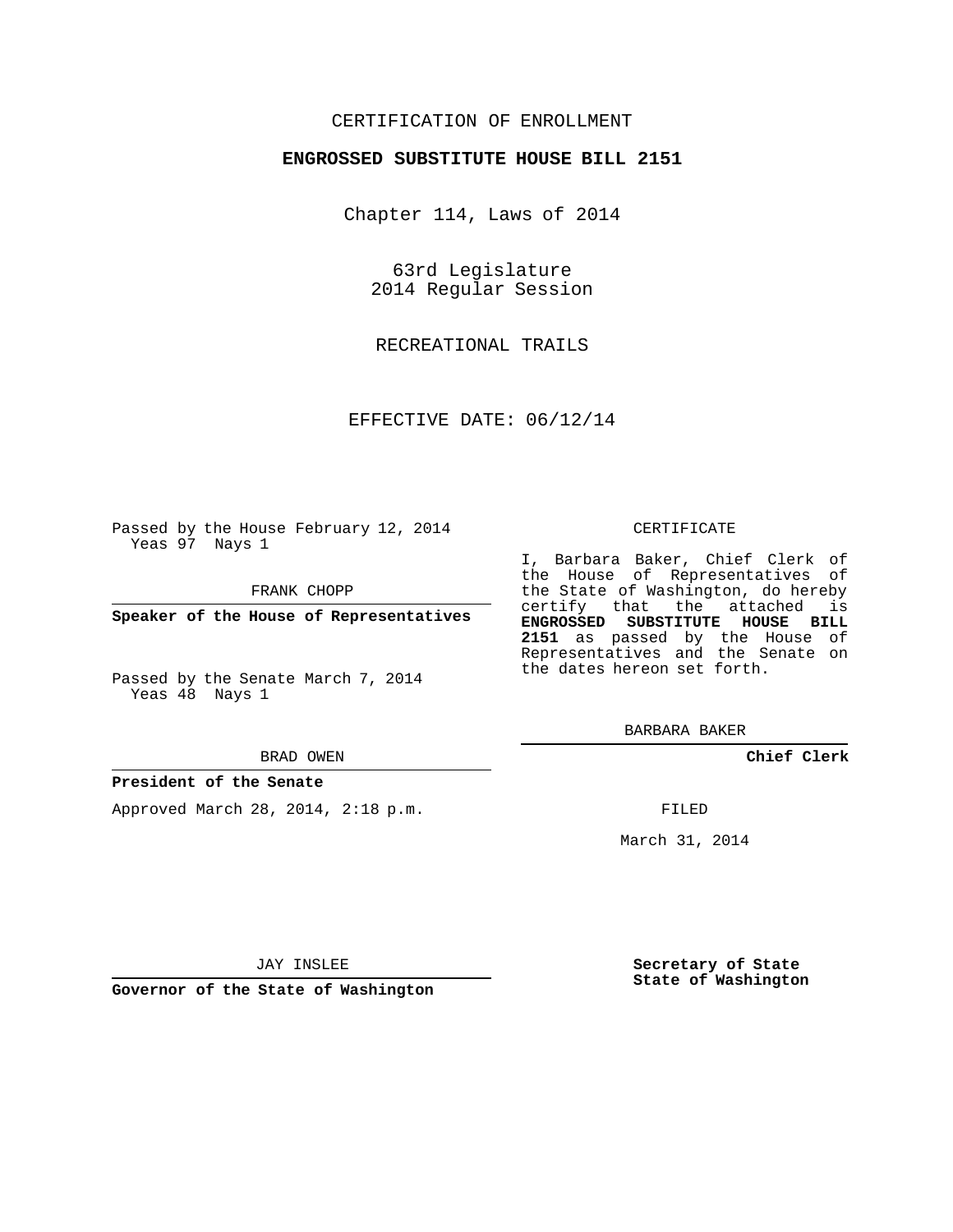# **ENGROSSED SUBSTITUTE HOUSE BILL 2151** \_\_\_\_\_\_\_\_\_\_\_\_\_\_\_\_\_\_\_\_\_\_\_\_\_\_\_\_\_\_\_\_\_\_\_\_\_\_\_\_\_\_\_\_\_

\_\_\_\_\_\_\_\_\_\_\_\_\_\_\_\_\_\_\_\_\_\_\_\_\_\_\_\_\_\_\_\_\_\_\_\_\_\_\_\_\_\_\_\_\_

Passed Legislature - 2014 Regular Session

# **State of Washington 63rd Legislature 2014 Regular Session**

**By** House Environment (originally sponsored by Representatives Blake and Seaquist)

READ FIRST TIME 02/04/14.

1 AN ACT Relating to recreational trails; amending RCW 79.10.120 and 79.10.130; adding new sections to chapter 79.10 RCW; creating new 3 sections; and providing an expiration date.

BE IT ENACTED BY THE LEGISLATURE OF THE STATE OF WASHINGTON:

 NEW SECTION. **Sec. 1.** The legislature finds that the citizens of the state will benefit from a coordinated effort to plan recreational trails on land managed by the department of natural resources that are accessible by the greatest number of people and are constructed to standards that are consistent statewide. The legislature recognizes that demand for outdoor recreational opportunities continues to expand while the places to enjoy outdoor recreation has diminished due to changes in private landownership and reduced access to federal lands that resulted from a reduction in federal forest road networks. As a result, the public has greater expectations of state-owned land for recreational use. Therefore, greater emphasis on policies that secure recreational access are needed, for public health and safety, as well as for maintaining protections for the state-owned land that are subject to the recreation so that the interests of current and future generations are afforded the same opportunities.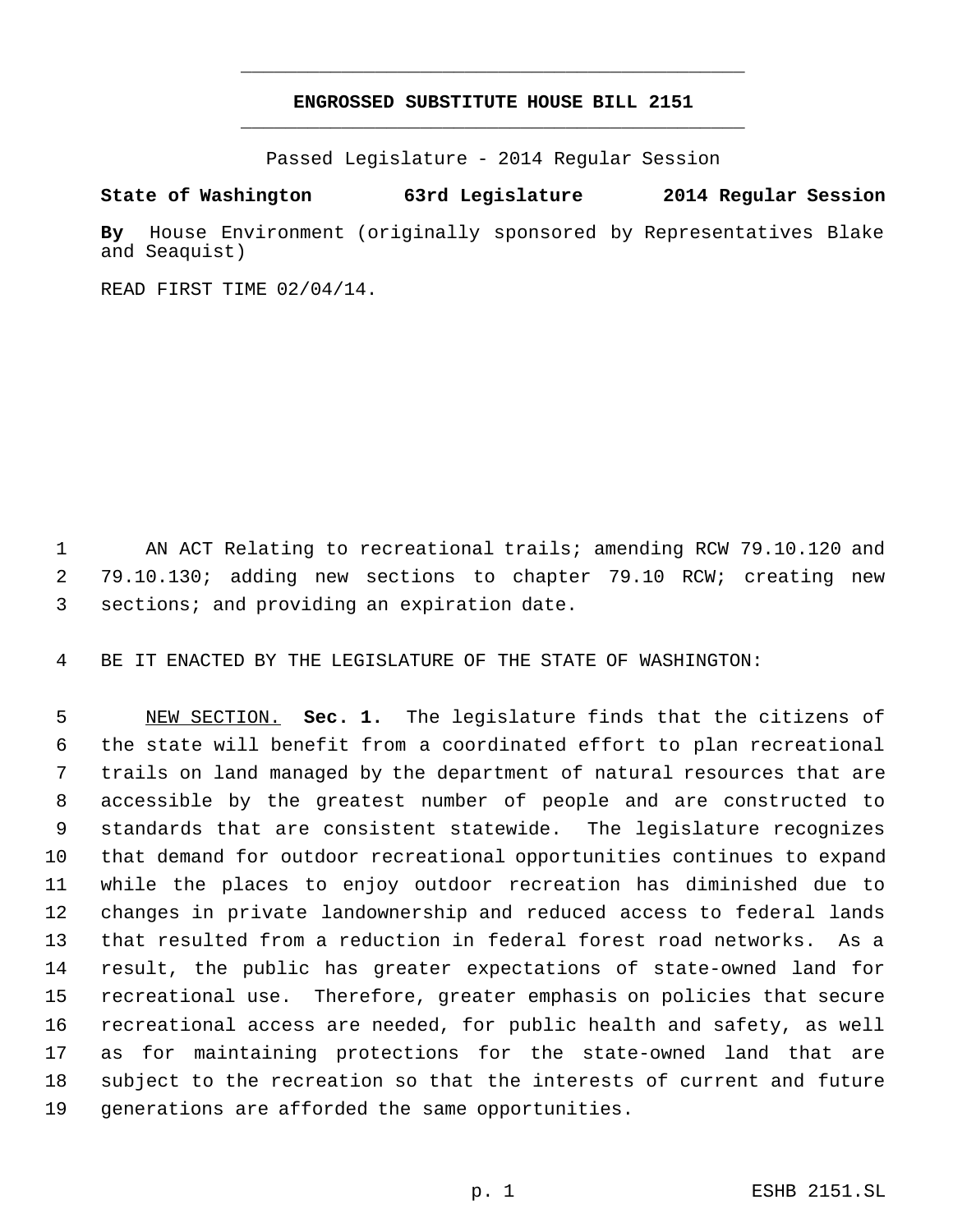NEW SECTION. **Sec. 2.** A new section is added to chapter 79.10 RCW to read as follows:

 (1) The department must develop and implement, through an inclusive stakeholder process managed by the department, an official recreational trail policy that is consistent with this section and the management mandate of the department.

 (2)(a) The recreational trail policy developed by the department under this section must provide that recreational trails be developed and managed in a manner that ensures the following principles are satisfied:

11 (i) Causing the least impact to the land;

(ii) Providing environmental and water quality protection; and

 (iii) Maintaining the lowest construction and maintenance costs that are reasonable.

 (b) The department should use trail standards developed by the United States forest service as primary guidelines for trail construction and maintenance. However, the department must develop its own construction standards and best management practices when the primary guidelines are deemed insufficient or inapplicable.

 (c) Trails developed or maintained consistent with a recreational trail policy developed under this section must comply with Title 79 RCW and all applicable state laws and rules, including those administered by the department of ecology.

 (d) After developing the recreational trail policy required in this section, and when developing or assessing recreational trail systems, the department should evaluate existing nondesignated trails for compliance with trail standards and incorporate those trails, when compliant and consistent with the standards, into comprehensive recreational management plans.

 (3) When appropriate, the department should incorporate public input on new and existing trail systems, and if deemed appropriate, the department should support formal or informal public forums to allow members of the local community to share concerns and ideas or organize themselves for volunteer trail maintenance.

 (4)(a) A recreational trail policy developed by the department under this section must provide for the department to enter into a hold harmless agreement with all volunteers coordinating with the department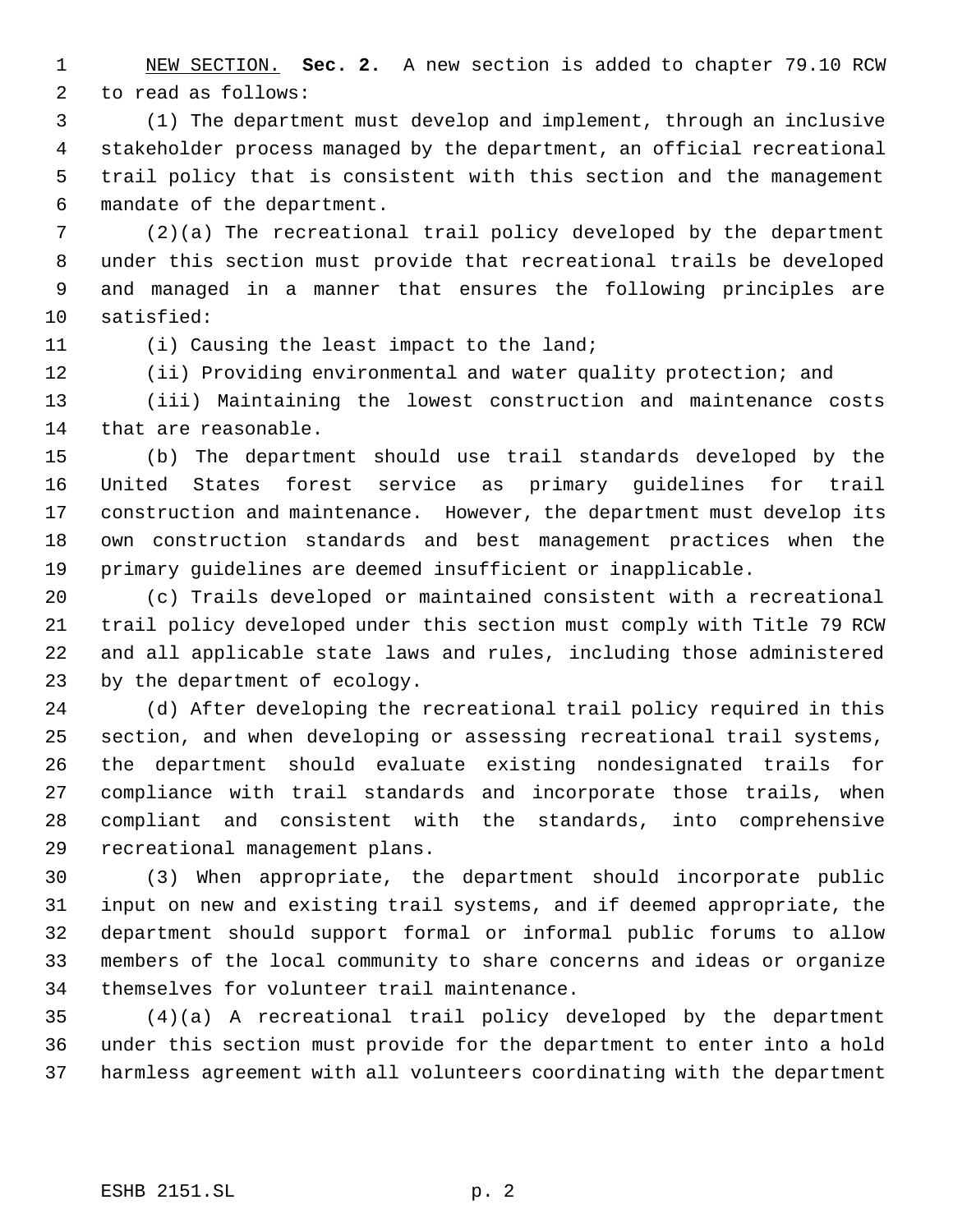under the policy or enter into other agreements that limit the department's liability from the actions of volunteers.

 (b) Whenever volunteers or volunteer organizations are authorized to perform activities or carry out projects under this subsection, the volunteers or members of the organizations may not be considered employees or agents of the department and the department is not subject to any liability whatsoever arising out of volunteer activities or projects. The liability of the department to volunteers and members of the volunteer organizations is limited in the same manner as provided for in RCW 4.24.210.

 NEW SECTION. **Sec. 3.** A new section is added to chapter 79.10 RCW to read as follows:

 The department should work with representatives of local governments to find efficiencies in gaining local government permits for the development and maintenance of recreational facilities and trails. If barriers to permitting efficiencies require legislative action to overcome, then the department must provide options for solutions to the appropriate committees of the legislature.

 **Sec. 4.** RCW 79.10.120 and 2003 c 182 s 2 are each amended to read as follows:

 Multiple uses additional to and compatible with those basic activities necessary to fulfill the financial obligations of trust management may include but are not limited to:

(1) Recreational areas;

 (2) Recreational trails for both vehicular and nonvehicular uses 26 developed or maintained consistent with section 2 of this act;

- (3) Special educational or scientific studies;
- (4) Experimental programs by the various public agencies;

(5) Special events;

(6) Hunting and fishing and other sports activities;

 (7) Nonconsumptive wildlife activities as defined by the board of natural resources;

- (8) Maintenance of scenic areas;
- (9) Maintenance of historical sites;
- (10) Municipal or other public watershed protection;
- (11) Greenbelt areas;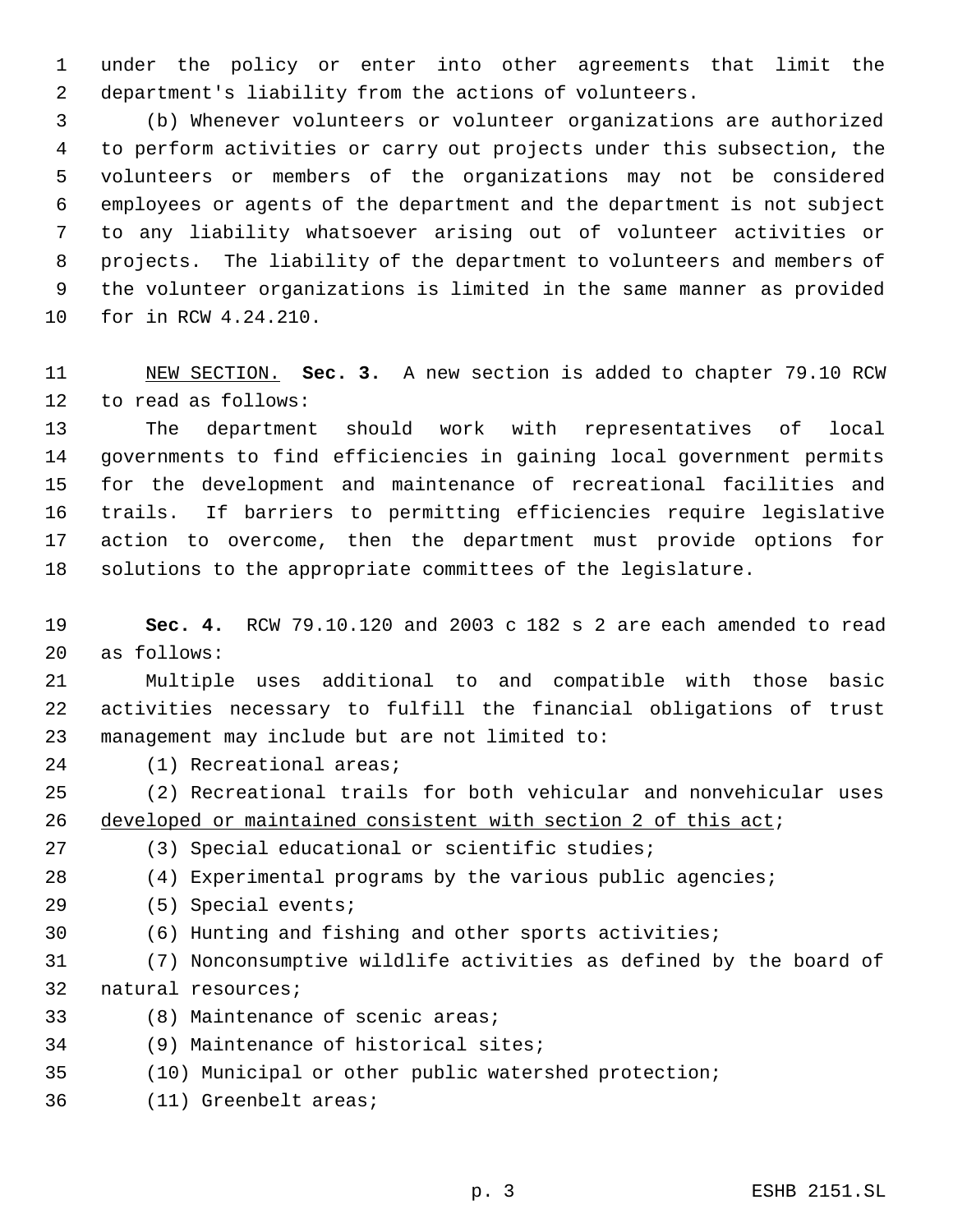(12) Public rights-of-way;

2 (13) Other uses or activities by public agencies;

 If such additional uses are not compatible with the financial obligations in the management of trust land they may be permitted only if there is compensation from such uses satisfying the financial obligations.

 **Sec. 5.** RCW 79.10.130 and 2013 c 15 s 1 are each amended to read as follows:

 (1) The department is hereby authorized to carry out all activities 10 necessary to achieve the purposes of this section and RCW 79.10.060, 11 79.10.070, 79.10.100 through 79.10.120,  $((79.10.130, 79.10.200$  through 79.10.330, 79.44.003, and 79.105.050 including, but not limited to:

 (a) Planning, construction, and operation of conservation, 15 recreational sites, areas, roads, and trails developed or maintained 16 consistent with section 2 of this act, by itself or in conjunction with any public agency, nonprofit organization, volunteer, or volunteer organization, including entering cooperative agreements for these purposes;

 (b) Planning, construction, and operation of special facilities for educational, scientific, conservation, or experimental purposes by itself or in conjunction with any other public or private agency, 23 including entering cooperative agreements for these purposes;

24 (c) Improvement of any lands to achieve the purposes of this section and RCW 79.10.060, 79.10.070, 79.10.100 through 79.10.120, 26 ((79.10.130,)) 79.10.200 through 79.10.330, 79.44.003, and 79.105.050, including entering cooperative agreements with public agencies, nonprofit organizations, volunteers, and volunteer organizations for 29 these purposes;

 (d) Entering cooperative agreements with public agencies, nonprofit organizations, volunteers, and volunteer organizations regarding the use of lands managed by the department for the purpose of providing a benefit to lands managed by the department, including but not limited to the following benefits: The utilization of such lands for watershed purposes; carrying out restoration and enhancement projects on such lands, such as improving, restoring, or enhancing habitat that provides for plant or animal species protection; improving, restoring, or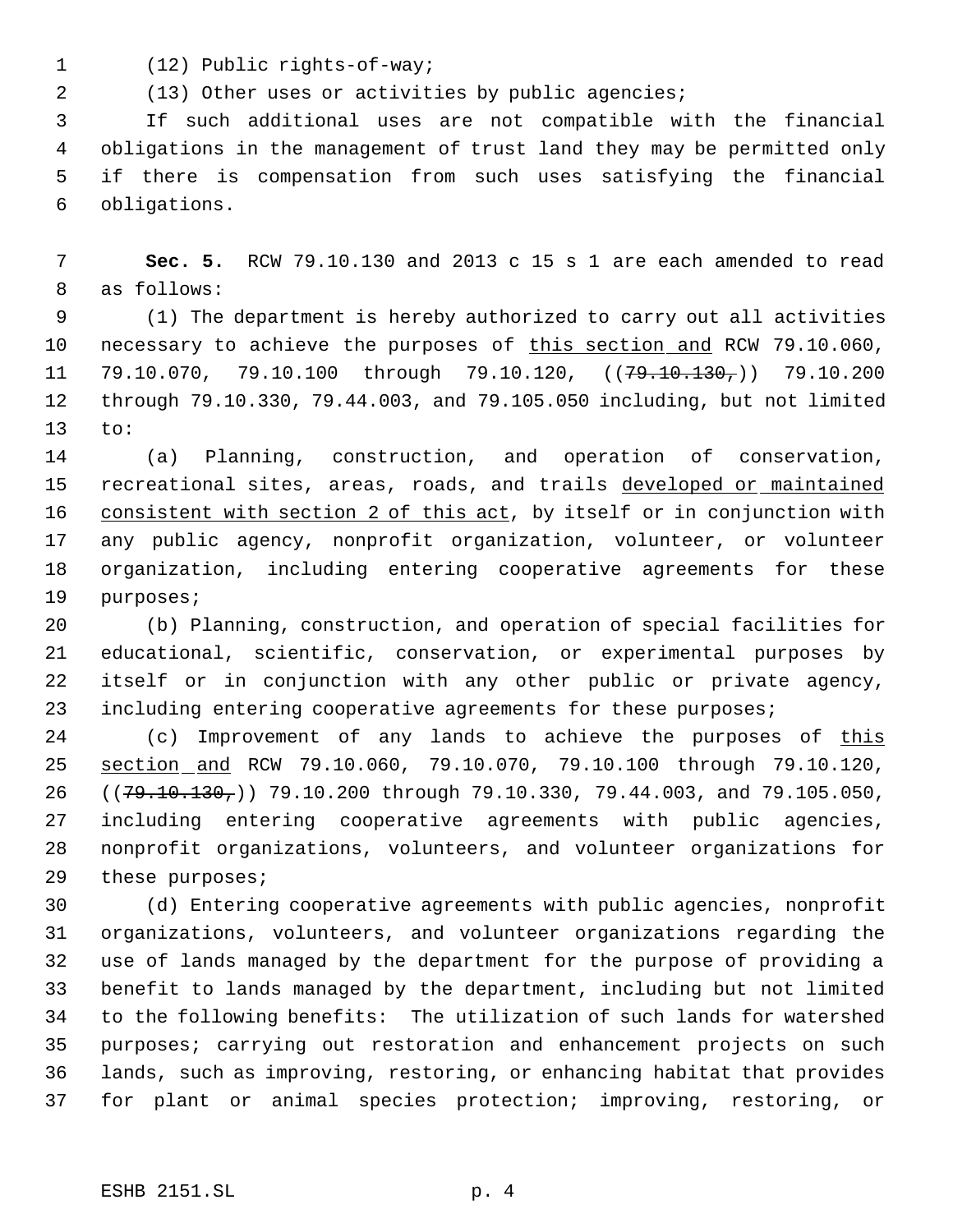enhancing watershed conditions; removing nonnative vegetation and providing vegetation management to restore, enhance, or maintain properly functioning conditions of the local ecosystem; and other similar projects on these lands that provide long-term environmental and other land management benefits, provided that the cooperative agreements are consistent with land management obligations;

 (e) Authorizing individual volunteers and volunteer organizations to conduct restoration and enhancement projects on lands managed by the department through cooperative agreements authorized in this section or other arrangements that are consistent with land management obligations and that do not require the volunteers to pay a fee for the cooperative agreement purpose;

 (f) Authorizing the receipt of gifts of personal property, services, and other items of value for the purposes of this section, as well as the exchange of consideration in cooperative agreements authorized under this section;

 (g) The authority to make such leases, contracts, agreements, or 18 other arrangements as are necessary to accomplish the purposes of this 19 section and RCW 79.10.060, 79.10.070, 79.10.100 through 79.10.120, 20 ((79.10.130,)) 79.10.200 through 79.10.330, 79.44.003, and 79.105.050. However, nothing in this section shall affect any existing requirements for public bidding or auction with private agencies or parties, except that agreements or other arrangements may be made with public schools, colleges, universities, governmental agencies, nonprofit organizations, volunteers, and volunteer organizations. In addition, nothing in this section is intended to conflict with the department's trust obligations.

 (2) The definitions in this subsection apply throughout this section unless the context clearly requires otherwise.

 (a) "Nonprofit organization" means: (i) Any organization described in section 501(c)(3) of the internal revenue code of 1986 (26 U.S.C. Sec. 501(c)(3)) and exempt from tax under section 501(a) of the internal revenue code; or (ii) any not-for-profit organization that is organized and conducted for public benefit and operated primarily for charitable, civic, educational, religious, welfare, or health purposes.

 (b) "Volunteer" or "volunteer organization" means an individual or entity performing services for a nonprofit organization or a governmental entity who does not receive compensation, other than